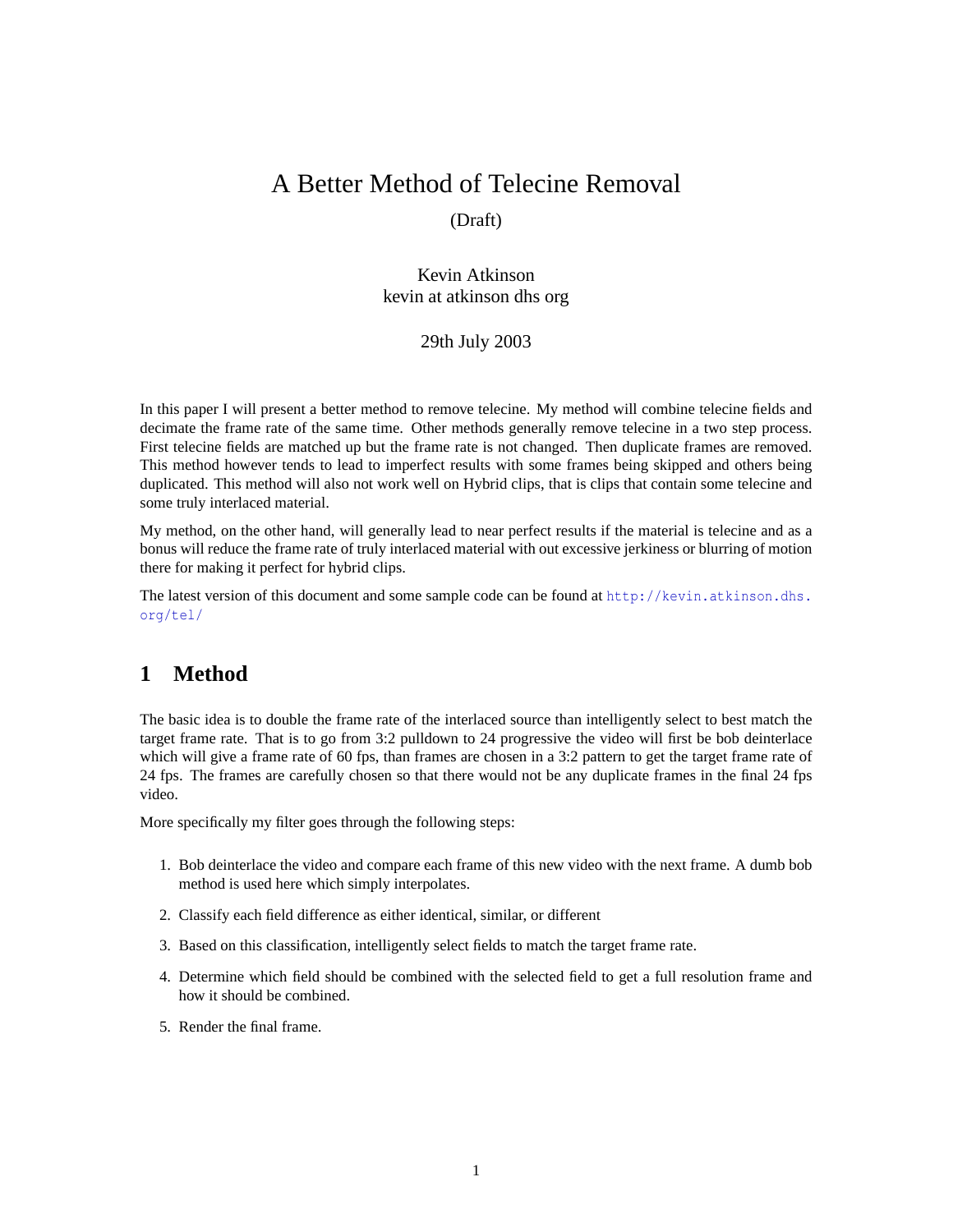### **1.1 Comparing Fields**

Logically fields are compared using the following method:

- 1. Bob deinterlace the video using simple interpolation.
- 2. Blur the new frames using an even 3x3 kernel.
- 3. Compare every other pixel horizontally and every third line by summing up the square difference of the selected pixels.
- 4. Normalize the result.

The blurring helps to eliminate the effect of noise and insures that every pixel is accounted for in step 3.

However, I don't actually perform each of those steps separately as that will be too slow. The actual method is:

```
void subsample_line(byte * x, short * o)
{
 byte * stop = x + width;*_{\circ} = x[0] + x[1];x \neq 2;++\circ;while (x < stop) {
   *_{0} = x[-1] + x[0] + x[1];x \neq 2;++\circ;}
}
float compare (byte * top, byte * bottom)
{
 int line = 0;
 int i;
  byte * s_l[2] = \{top, bottom\};int s_height = height/3;
 int s_width = width/2;
  short ad[s_width],bd[s_width],cd[s_width],dd[s_width],ed[s_width];
  short * a = ad, * b = bd, * c = cd, * d = dd, * e = ed;
  subsample_line(top, d);
  subsample_line(bottom, e);
  float accum = 0;while (line < s_height)
  {
    swap(a,d);
    swap(b,e);
    i = line & 1; // 0 if even, 1 if odd
    s_l[i] += width; subsample_line(s_l[i],c);
    s l[i] += width; subsample line(s l[i],e);
    i = i \land 1; // 1 if even, 0 if odds_l[i] += width; subsample_line(s_l[i],d);
    // now compare lines
    for (int x = 0; x < s_width; ++x)
```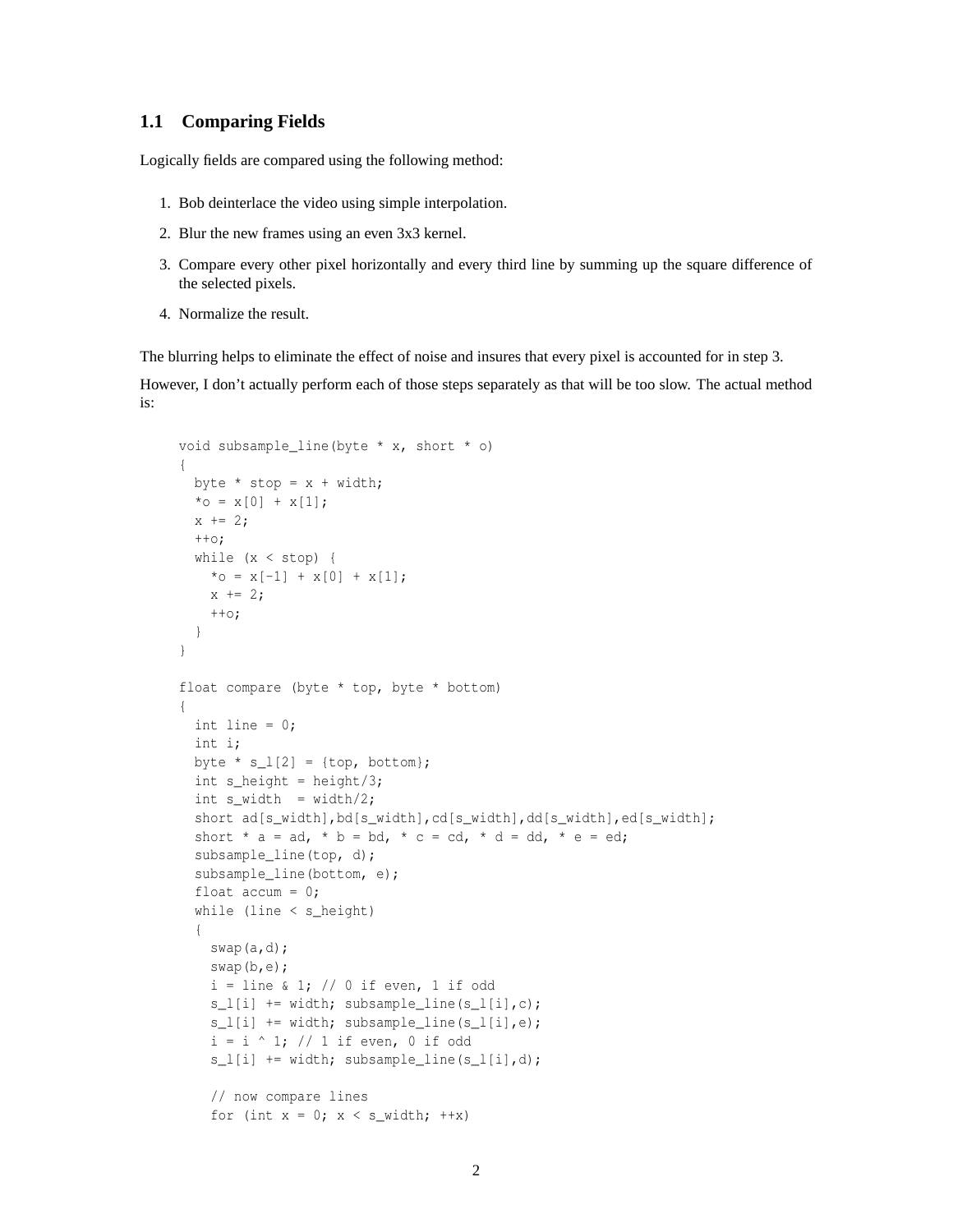```
{
      int v = a[x] + 4 \cdot c[x] + e[x] - 3 \cdot (b[x] + d[x]);V^* = V;accum += v;}
    ++line;
  }
  static const float scale = 255* 6* 3accum /= s_width*s_height*scale*scale;
  return accum;
}
```
#### **1.2 Classifying Field Differences**

After the fields are compared they need to be classified as either identical, similar, or different. The easy way to classify field differences is to have two thresholds. If the normalized value is less than the first threshold the two fields are considered to be identical, if the value is between the first and second threshold than the two fields are considered to be similar, otherwise the two fields are different. However this method has several problems, the first problem is obviously determining the value of these thresholds, the second is that, due to noise, the optimum value of these thresholds will be different for different videos.

So, instead I chose to automatically set these values by looking for peaks in the difference string. That is given three values representing the difference between four consecutive fields A B C D, if BC (ie the difference between B and  $C$ ) > AB and  $BC$  >  $CD$  and AB and  $CD$  are close in value than the fields A and B are likely to be the same, fields B and C are likely to be different, and fields C and D are likely to be the same. If the peak is large than the first threshold is set to just above the difference of AB and CD thereby classifying AB and CD as the same and BC as different. If the peak is small the second threshold is set instead of the first thereby classing AB and CD as similar.

The relative code is as follows (The "vals" array contains the values AB BC CD):

```
if (vals[0] \le vals[1] && vals[2] \le vals[1]) {
  float p = vals[0] / vals[1];float n = vals[2] / vals[1];if (vals[0] < T1_ABS && vals[2] < T1_ABS &&
      p < T1_REL && n < T1_REL && abs(p - n) < T1_DIFF)
  {
    last_set = 0;thres1 = (max(p, n) + T1_T1)*vals[1];thres2 = (max(p, n) + T1_T2) *vals[1];}
  else if (vals[0] < T2_ABS && vals[2] < T2_ABS &&
           p < T2<sub>REL & a n < T2<sub>REL</sub> & a abs(p - n) < T2 DIFF)</sub>
  {
    last_set = 0;thres2 = (max(p, n) + T2_T2)*vals[1];if (thres1 > thres2) thres1 = (\min(p, n) + T2_T1)*\text{vals[1]};
  }
}
if (last_set > MAX_LAST_SET)
  thres1 = THRES1_DEF;
  thres2 = THRES2_DEF;
  last_set = -1;}
```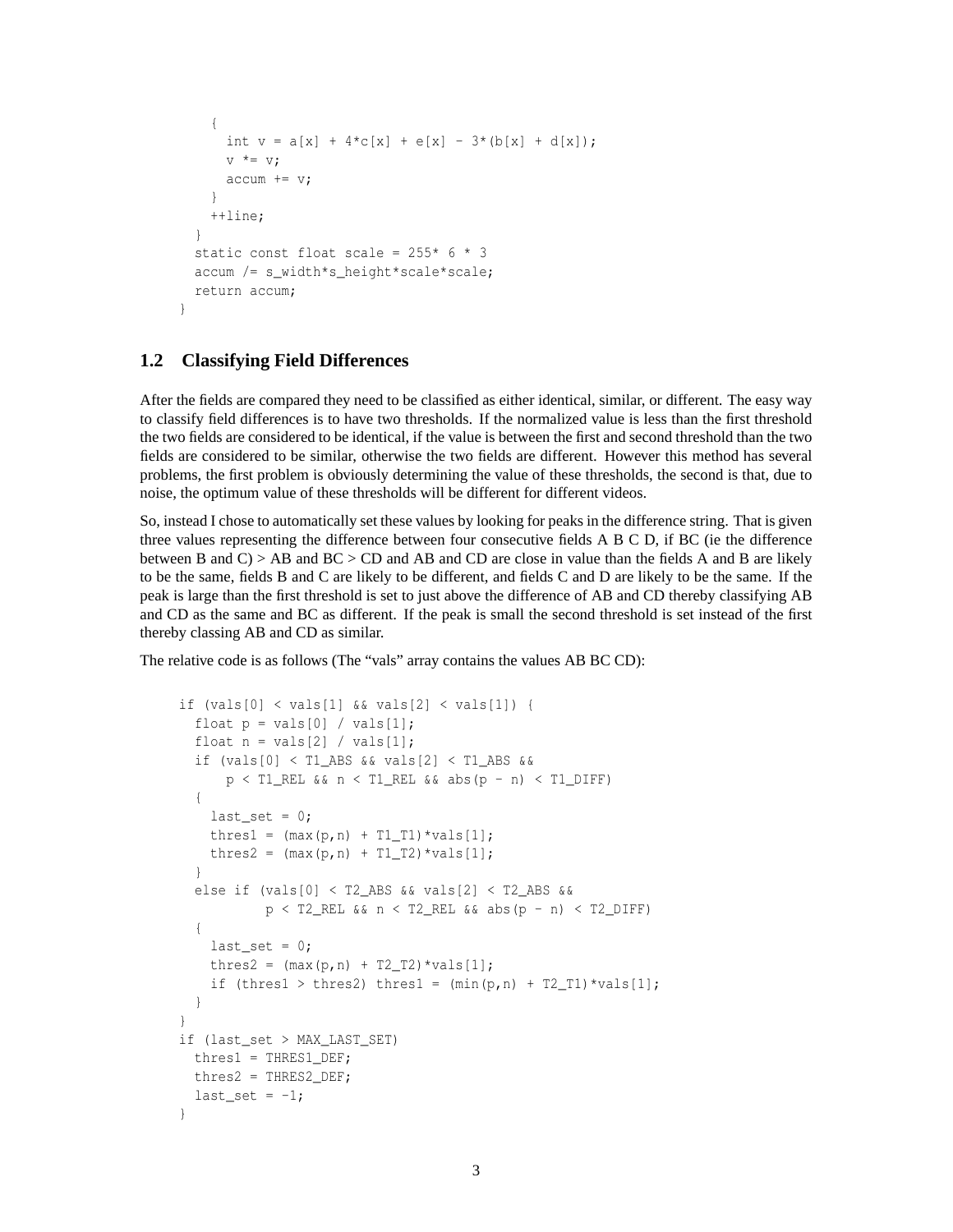if (last set  $>= 0$ ) last set ++;

The constants are currently set as follows:

```
static const float THRES1_DEF = 0.00010;
static const float THRES2_DEF = 0.00025;
static const int MAX_LAST_SET = 20;
static const float T1_ABS = 0.0025, T1_REL = 0.65, T1_DIFF = 0.07;
static const float T1_T1 = 0.05, T1_T2 = 0.15;
static const float T2_ABS = 0.0040, T2_REL = 0.92, T2_DIFF = 0.10;
static const float T2_T2 = 0.03, T2_T1 = -0.10;
```
However these are far from optimal and can probably use a good deal of tunning.

\*\_ABS are there to help avoid incorrectly classifying truly interlaced material as telecine and MAX\_LAST\_SET is there to reduce the damage in case it does.

#### **1.3 Selecting Fields**

After the fields are selected the fields need to be selected in a way to match the target frame rate while keeping motion as smooth as possible. The easy way to chose what frames to selected is select frames in a regular pattern to match the output frame rate. For example to go from 60 to 24 select frames in a 2:3 pattern. However, this method may lead to duplicating frames if the material was telecided and the selection pattern is out of phase with the telecide pattern.

So, instead a more complicated method is used which takes into account how similar the frames are as given by step 2. The selection logic is rather complicated and difficult to explain in words so I will instead simply present you with the code (prev is the previous chosen field number):

```
float ideal = prev + accum + ratio;int cur = (int)ideal;
int p = prev - cur; // note p does not nessary have to equal -1
float frac = ideal - cur;
enum Chosen {Either, Cur, Next};
int chosen = Cur;
if (first || last) chosen = Cur;
else if (same_qroup(0, 1)) chosen = Either;
else if (same_group(p, 0)) chosen = Next;
else if (similar_group(p,0) && similar_group(-1,0)) {
 if (similar_group(0, 1) &\& !same_group(1, 2)) chosen = Either;
 else if (diff group(0, 1)) chosen = Next;
} else if (diff_group(p, 0) && diff_group(-1, 0)
         &\&\; diff_group(1,2)) chosen = Either;
if (chosen == Either) {
 field = frac < round div ? cur : cur + 1;
} else if (chosen == Cur) {
 if (round_div < frac) round_div = frac + DELTA;
 field = cur;
} else if (chosen == Next) {
 if (round_div > frac) round_div = frac - DELTA;
```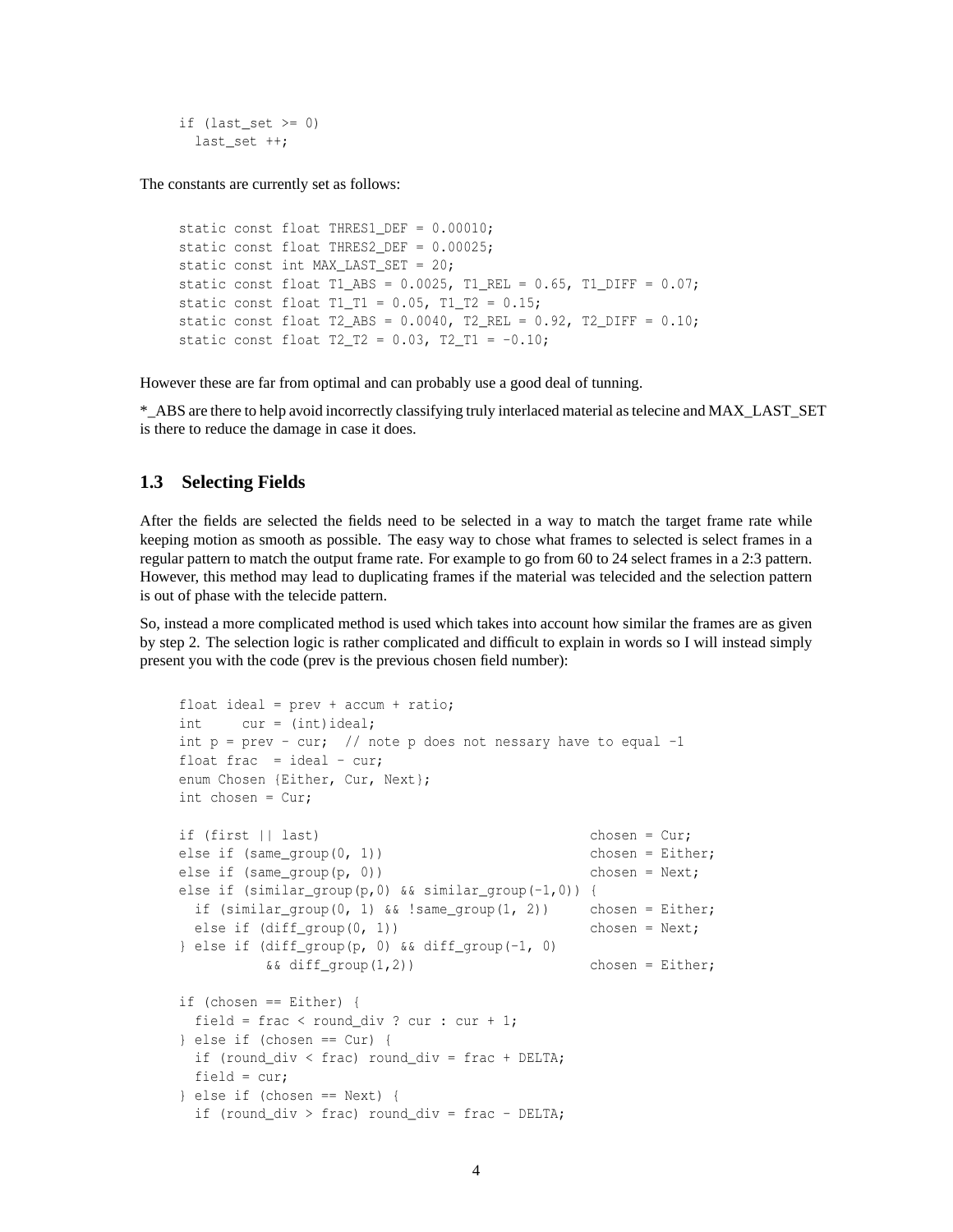```
field = cur + 1;
}
accum = ideal - field;
```
All numbers are relative to "cur".

See [A](#page-5-0) for the logic used to determine the value of chosen.

The accum value is used to maintain the current selection pattern even when the material no longer appears to be telecine. For example:

```
a-a-a b-b c-c-c d-d e-e-e f-f g h i j k l m n ...
| | | | | | | | | ...
\wedge \wedge \wedge \wedge \wedge \wedge \wedge \wedge \wedge \wedge
```
The '|' is the rigid 3:2 pattern. The ' $\wedge$ ' is the frame chosen. Notice how the 3:2 pattern is maintained even when the material fails to be telecine. Without the use of accum it would be:

a-a-a b-b c-c-c d-d e-e-e f-f q h i j k l m n  $\ldots$ | | | | | | | | | ...  $\wedge$   $\wedge$   $\wedge$   $\wedge$   $\wedge$   $\wedge$   $\wedge$   $\wedge$   $\wedge$   $\wedge$ 

This can be important when the material is still 3:2 pulldown but it is failed to be detected due 60fps overlays or the like.

### **1.4 Choosing The Other Field to Combine With**

After the best field is chosen it needs to be combined with another field to get a full resolution frame. Rather than attempt to describe the logic used in English I will, once again, simply present you with the code:

```
if (same group(0, matching)) use f = Matching;
else if (same_group(0, other)) use_f = Other;
else if (aggressive) {
 weave = false;
 if (similar_group(0, matching)) use_f = Matching;
 else if (similar_group(0, other)) use_f = Other;
 else use_f = Matching;
} else {
 weave = false;
 int other n = -(\text{matching } + 1);if (!same_group(other, other_n)) use_f = Matching;
 else use f = Neither;
}
```
Zero here represents the current field. Given the fields P C N, where C is the chosen field, either field P or N can be chosen. The "matching" field is the field that was originally part of the same frame: if C is odd than that will be P, if C is even than that will be N. The "other" field is the field in the opposite direction of the matching field: if C is odd than that will be N, if C is even than that will be P. "Neither" means to only use the selected field and to interpolate to get the full frame size.

The aggressive flag is described as follows: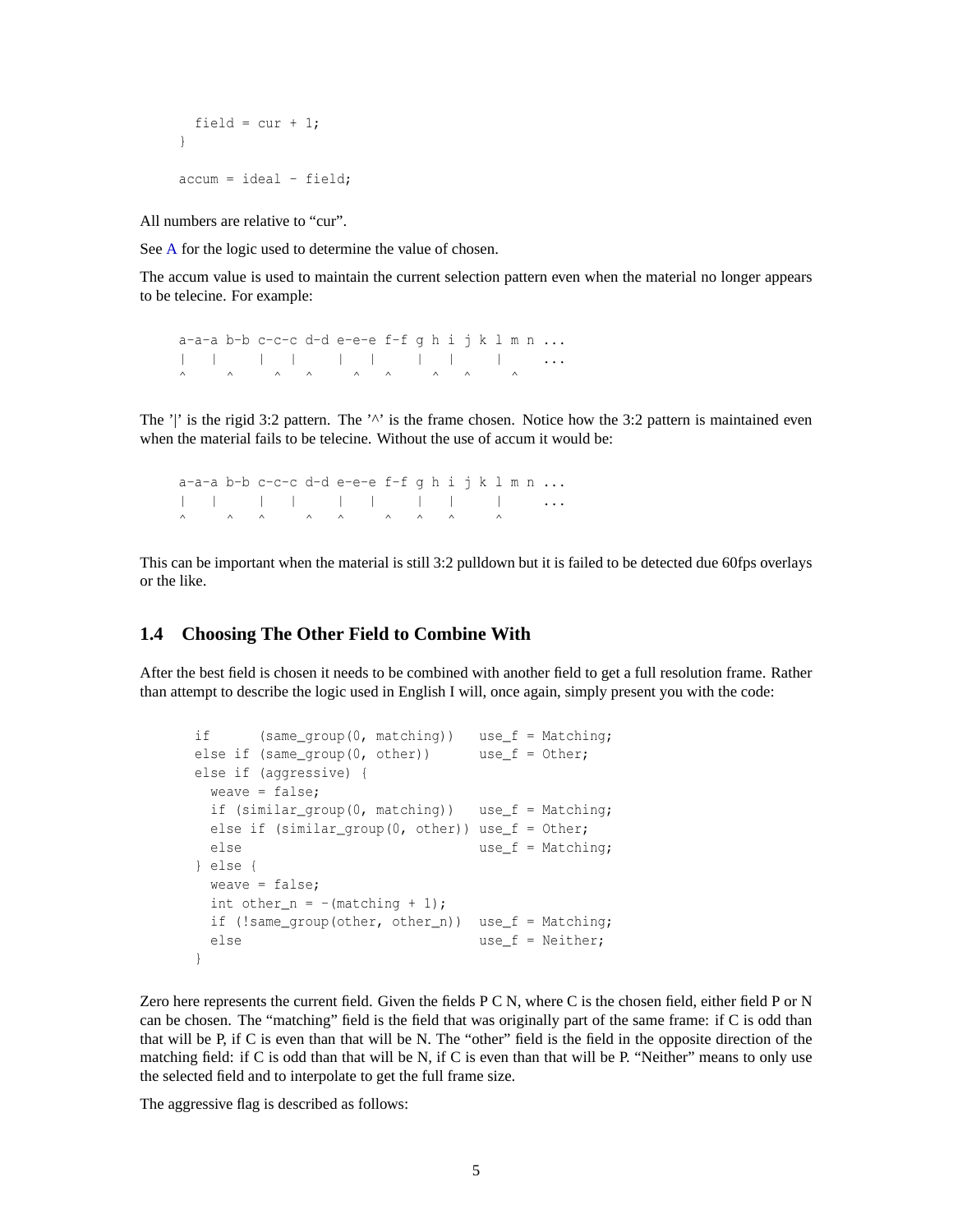Always match a field up with a frame and also allow a field to be in a frame out of order when deinterlacing needs to be done. Will lead to better results when the material is truly 3:2 Pulldown (or the like). Might cause strange results when the material is truly interlaced and deinterlacing is done by blending fields together. However, if interpolation is used on the moving areas of an image then this option is always safe to use and should lead to better results.

# **1.5 Rendering The Final Frame**

The final step is to render the frame.

For best results smart bob deinterlacing tecniues should be used for interlaced frames. Unfortually my filter does not do so, it simily deinterlaces by throwing out the other field in intoplating which is far from optimial.

# **2 Results**

I have tried my filter on several clips, including some hybrid clips and the results are very good. I could not find any duplicate frames in the clip, even during scene changes and switching from animation to film and back.

# <span id="page-5-0"></span>**A Logic Used When Choosing the Best Frame**

| $ab \mid cde$ | Thus there are 54 possibilities left: |
|---------------|---------------------------------------|
|---------------|---------------------------------------|

| The two choices for the current frame are 'c' and 'd'. | ac bc cd de  |              |                   |                       |                              |
|--------------------------------------------------------|--------------|--------------|-------------------|-----------------------|------------------------------|
|                                                        | 0            | 0            | $\mathbf{0}$      | $\theta$              |                              |
| 'a' is the previously field chosen                     | 0            | $\Omega$     | 0                 | 1                     | -                            |
|                                                        | 0            | $\Omega$     | $\Omega$          | $\mathbf{2}^{\prime}$ | $\qquad \qquad -$            |
| 'b' is $c - 1$ (which may be the same as a)            | 0            | 0            | 1                 | $\mathbf{0}$          | d                            |
| $, \cdot$                                              | 0            | $\Omega$     | 1                 | $\mathbf{1}$          | d                            |
|                                                        | 0            | 0            | $\mathbf{1}$      | $\mathbf{2}^{\prime}$ | d                            |
| 'd' is $c + 1$                                         | 0            | 0            | $\mathfrak{L}$    | $\Omega$              | d                            |
| 'e' is $c + 2$                                         | 0            | 0            | $\overline{2}$    | $\mathbf{1}$          | d                            |
|                                                        | 0            | $\Omega$     | $\overline{2}$    | $\mathfrak{L}$        | d                            |
| ac difference between fields 'a' and 'c'               | 1            | $\Omega$     | $\Omega$          | $\Omega$              | -                            |
|                                                        | 1            | $\Omega$     | $\Omega$          | $\mathbf{1}$          | -                            |
| <b>0</b> means almost identical fields                 | 1            | $\Omega$     | 0                 | 2                     | $\qquad \qquad -$            |
| 1 means similar fields                                 | 1            | 0            | $\mathbf{1}$      | $\mathbf{0}$          | $\mathsf C$                  |
|                                                        | 1<br>1       | $\Omega$     | 1<br>$\mathbf{1}$ | $\mathbf{1}$<br>2     | $\mathsf C$                  |
| 2 means different fields                               | 1            | 0<br>0       | $\overline{2}$    | 0                     | $\mathsf{C}$<br>$\mathsf{C}$ |
|                                                        | 1            | 0            | 2                 | $\mathbf{1}$          | $\mathsf{C}$                 |
| - means either field 'c' or 'd' can be chosen.<br>It   | 1            | 0            | $\mathfrak{L}$    | 2                     | $\mathsf{C}$                 |
| doesn't really matter.                                 | 1            | 1            | $\Omega$          | $\Omega$              | -                            |
|                                                        | 1            | 1            | $\Omega$          | $\mathbf{1}$          | -                            |
| The following combinations are illegal:                | 1            | 1            | $\mathbf{0}$      | 2                     | -                            |
|                                                        | $\mathbf{1}$ | 1            | $\mathbf{1}$      | 0                     | $\mathsf C$                  |
| ac bc                                                  | 1            | 1            | $\mathbf{1}$      | 1                     | $\qquad \qquad -$            |
| 1<br>$\Omega$                                          | $\mathbf{1}$ | $\mathbf 1$  | $\mathbf{1}$      | $\mathbf{2}^{\prime}$ | $\qquad \qquad -$            |
| 2<br>0                                                 | 1            | 1            | 2                 | $\mathbf{0}$          | d                            |
| 2<br>$\mathbf{1}$                                      | 1            | $\mathbf{1}$ | 2                 | $\mathbf{1}$          | d                            |
|                                                        |              |              |                   |                       |                              |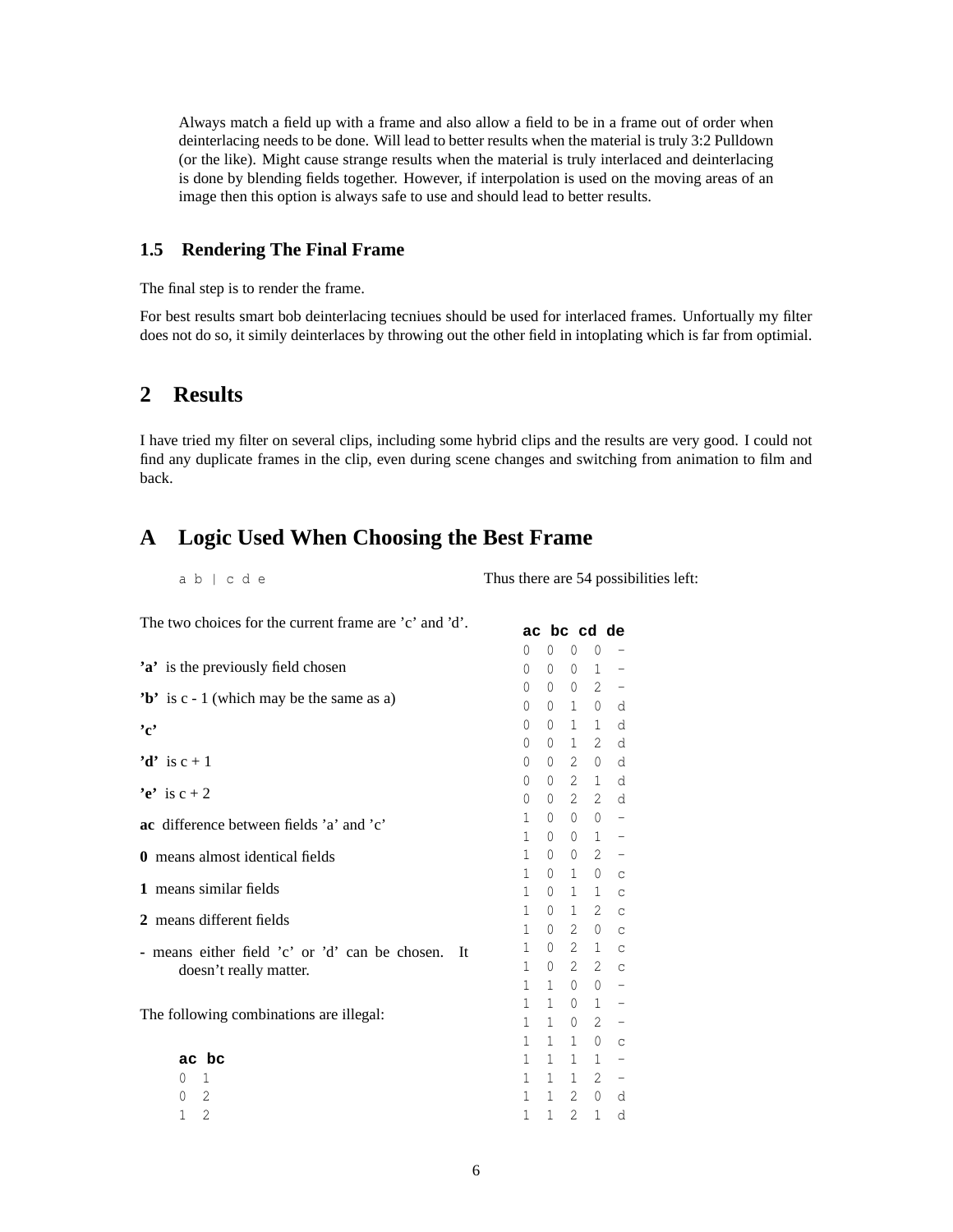| $\begin{matrix}1\\0\end{matrix}$ |                               |                           |  |
|----------------------------------|-------------------------------|---------------------------|--|
| $\circ$                          |                               |                           |  |
|                                  |                               |                           |  |
|                                  |                               |                           |  |
|                                  |                               |                           |  |
|                                  |                               |                           |  |
|                                  |                               |                           |  |
|                                  |                               |                           |  |
|                                  |                               |                           |  |
|                                  |                               |                           |  |
|                                  |                               |                           |  |
|                                  |                               |                           |  |
|                                  |                               |                           |  |
|                                  |                               |                           |  |
|                                  |                               |                           |  |
|                                  |                               |                           |  |
|                                  |                               |                           |  |
|                                  |                               |                           |  |
|                                  |                               |                           |  |
|                                  |                               |                           |  |
|                                  |                               |                           |  |
|                                  |                               |                           |  |
|                                  |                               |                           |  |
|                                  |                               |                           |  |
|                                  |                               |                           |  |
| 0000000011111111222222222        | 20001112200001112220000112222 | 2012012012012012012012012 |  |
|                                  |                               |                           |  |

# Add don't cares ('-')

| aс                                         | bc             | cd             |                | de            |
|--------------------------------------------|----------------|----------------|----------------|---------------|
| -                                          |                | 0              |                | -             |
| $\overline{0}$                             | $\circ$        | 1              | -              | d             |
| $\overline{0}$                             | $\circ$        | $\overline{c}$ | —<br>          | d             |
| $\mathbf{1}$                               | $\circ$        | $\mathbf{1}$   |                | $\circ$       |
| $\mathbf{1}$                               | $\overline{0}$ | $\overline{c}$ | $\frac{1}{1}$  | $\circ$       |
| $\mathbf{1}$                               | $\mathbf{1}$   | $\mathbf{1}$   | $\mathbf{0}$   |               |
| $\mathbf{1}$                               | $\mathbf{1}$   | $\mathbf{1}$   | $\mathbf{1}$   |               |
|                                            | $\mathbf{1}$   | $\mathbf{1}$   | $\overline{c}$ | $C - C$       |
|                                            | $\mathbf{1}$   | $\overline{c}$ | -              | d             |
| $\begin{array}{c} 1 \\ 1 \\ 2 \end{array}$ | $\circ$        | $\mathbf{1}$   | -              | $\frac{c}{c}$ |
|                                            | $\circ$        | $\overline{c}$ | $\overline{a}$ |               |
| $\frac{2}{2}$                              | $\mathbf{1}$   | $\mathbf{1}$   |                | $\circ$       |
|                                            | $\mathbf{1}$   | $\overline{c}$ | $\frac{1}{1}$  | $\circ$       |
| $\frac{2}{1}$                              | $\overline{c}$ | $\mathbf{1}$   | $\circ$        | $\circ$       |
|                                            | $\overline{c}$ | $\mathbf{1}$   | $\mathbf{1}$   | $\circ$       |
|                                            |                | $\mathbf{1}$   | $\overline{c}$ |               |
| $2222$ $222$                               | $\frac{2}{2}$  | $\overline{c}$ | $\overline{0}$ |               |
|                                            | $\overline{c}$ | $\overline{c}$ | $\mathbf{1}$   |               |
|                                            | $\overline{c}$ | $\overline{c}$ | $\overline{2}$ |               |

# Combine

| ac |    |               | bc cd de |                          |
|----|----|---------------|----------|--------------------------|
|    | -  |               | 0 –      |                          |
| 0  | 0  | $1/2 -$       |          | d                        |
| 1  | 0  | 1/2 -         |          | Ċ                        |
| 1  | 1. | $\mathbf{1}$  | 0        | Ċ                        |
| 1  |    | $1 \t1 \t1/2$ |          |                          |
| 1  | 1  |               | $2 -$    | d                        |
| 2  | 0  | $1/2 -$       |          | Ċ                        |
| 2  | 1  | $1/2 -$       |          | Ċ                        |
| 2  | 2  | 1             | 0/1      | Ċ                        |
| 2  | 2  | 1             | 2        | -                        |
| 2  | 2  | 2.            | 0/1      | C                        |
| 2  | 2  | 2             | 2        | $\overline{\phantom{0}}$ |
|    |    |               |          |                          |

# Combine more

| ac | bc  | cd             |     | de |
|----|-----|----------------|-----|----|
| -  |     | 0              | -   |    |
| 0  | 0   | 1/2            |     | d  |
| 1  | 0   | 1/2            | —   | Ċ  |
| 1  | 1   | 1              | 0   | С  |
| 1  | 1   | 1              | 1/2 | -  |
| 1  | 1   | $\overline{2}$ | -   | d  |
| 2  | 0/1 | 1/2            |     | Ċ  |
| 2  | 2   | 1/2            | 0/1 | Ċ  |
| 2  | 2.  | 1/2            | 2   |    |

# Avoid unnecessary tests:

|    |                |   |           |   | means it doesn't matter     |
|----|----------------|---|-----------|---|-----------------------------|
|    |                |   |           |   | (The first match is chosen) |
| ac |                |   | bc cd de  |   |                             |
|    |                |   |           |   |                             |
| 0  |                |   |           | d |                             |
| 1  | $\mathbf{1}$   |   | $1 \t1/2$ |   |                             |
| 1  | $\mathbf{1}$   | 2 |           | d |                             |
| 2  | $\overline{2}$ |   | 2         |   |                             |
|    |                |   |           |   |                             |

#### DONE

- convert to if statements
- deal with border cases